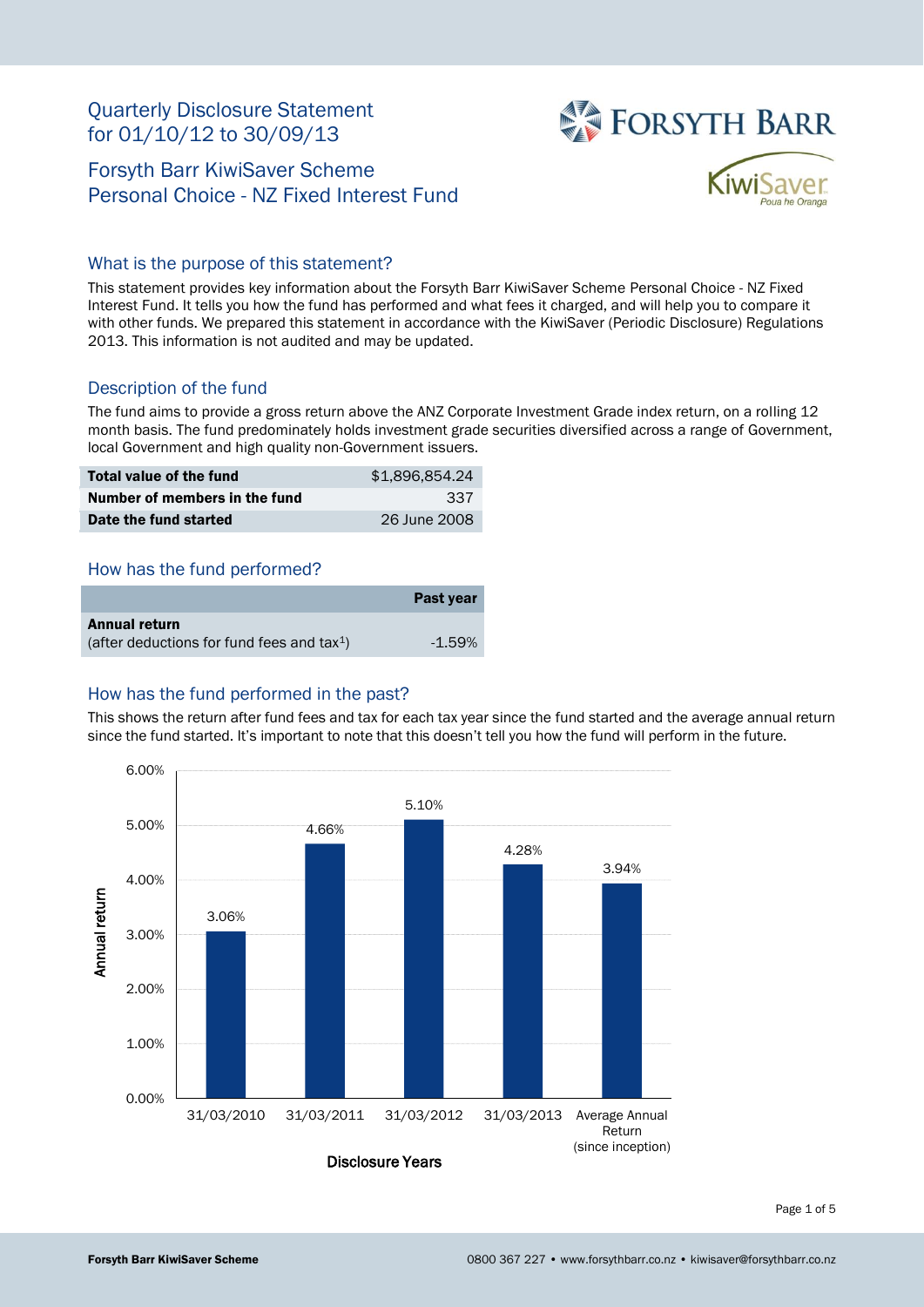## What fees were members charged?

The returns above are after deductions for fund fees<sup>2</sup>. These fees were last totalled up for the year to 31/03/13 and were<sup>3</sup>:

| Total fund fees        | 1.57% of members' investments |
|------------------------|-------------------------------|
| Which are made up of:  |                               |
| Annual management fee  | 0.64%                         |
| Performance-based fees | $0.00\%$                      |
| Other fees and costs   | 0.93%                         |

Members were also charged membership fees<sup>4</sup> of \$30 over the year to 31/03/13.

Members may also be charged fees for specific actions or decisions (e.g. members may make switches twice a year at no cost. Any subsequent switches will incur a \$25 fee). See page 16 of the current *[Investment Statement](https://www.forsythbarr.co.nz/investing-with-us/forms-and-documents/kiwisaver/)* for more information about these fees.

#### Example of how this applies to a member

Jane had \$10,000 in the fund at the start of the year and didn't make any further contributions. At the end of the year, Jane received a return after fund fees and tax were deducted of -\$159 (that's -1.59% of her initial \$10,000). Jane also paid \$30 in membership fees. This gives Jane a total return of -\$189 for the year.

## What does the fund invest in?

This shows the types of assets that the fund invests in.



#### Target investment mix

This shows the mix of assets that the fund generally intends to invest in.

| Cash and cash equivalents    | 0%   |
|------------------------------|------|
| New Zealand fixed interest   | 100% |
| International fixed interest | 0%   |
| Australasian equities        | 0%   |
| International equities       | 0%   |
| Listed property              | በ%   |
| Unlisted property            | በ%   |
| Other                        | በ%   |

Page 2 of 5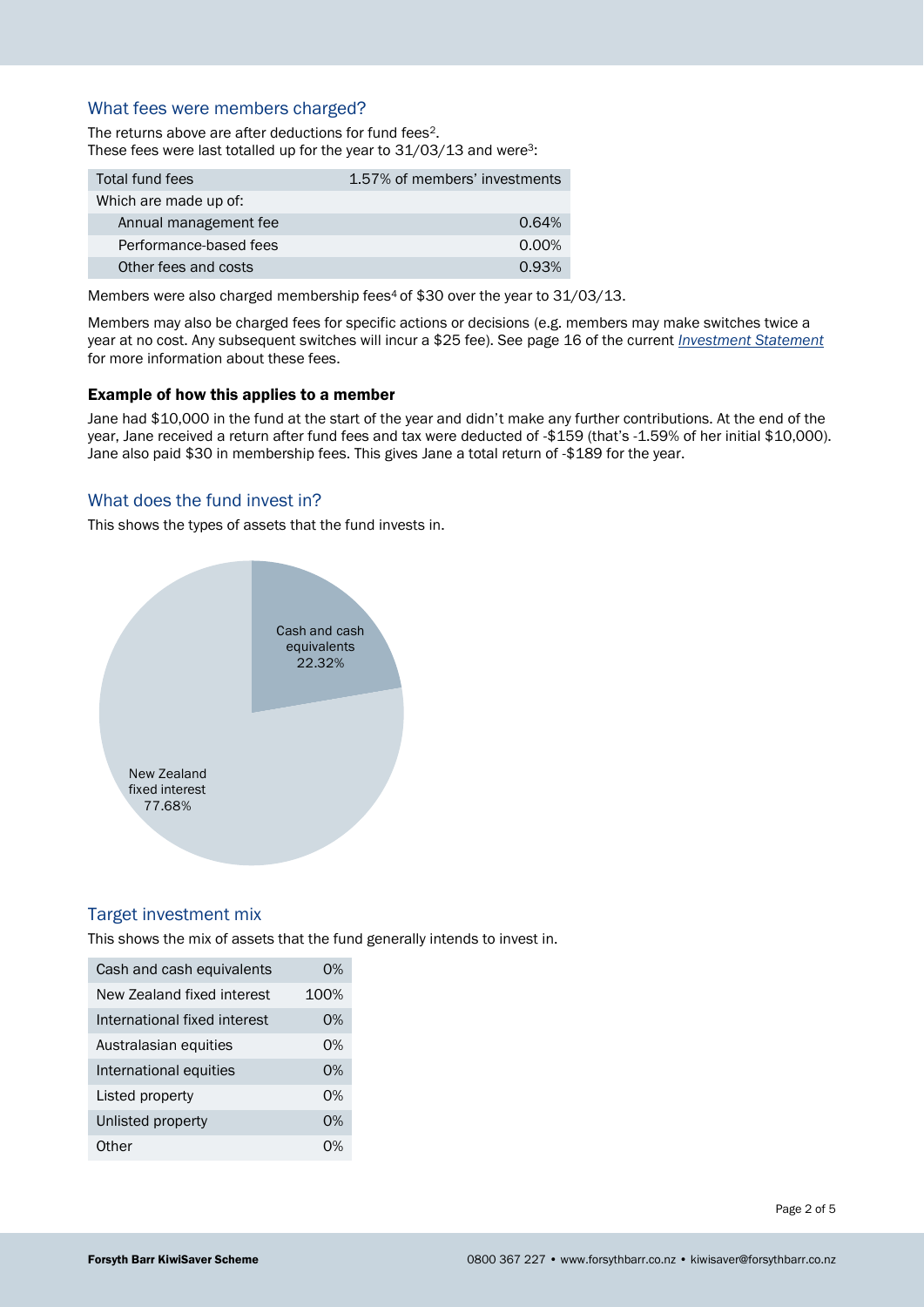## Top 10 investments

|                |                                                                  | <b>Percentage</b><br>of fund net |                            |                | <b>Credit rating</b> |
|----------------|------------------------------------------------------------------|----------------------------------|----------------------------|----------------|----------------------|
|                | <b>Name</b>                                                      | assets                           | <b>Type</b>                | <b>Country</b> | (if applicable)      |
| 1              | Westpac At-Call Deposit                                          | 22.32%                           | Cash and cash equivalents  | NZ.            | n/a                  |
| $\overline{2}$ | <b>Local Government Funding</b><br>Agency Ltd 15/12/2017 6.00%   | 14.31%                           | New Zealand fixed interest | NZ.            | $AA+$                |
| 3              | Westpac New Zealand Ltd Fixed<br>Rate Notes 20/09/2018<br>5.545% | 10.11%                           | New Zealand fixed interest | NZ.            | AA-                  |
| $\overline{4}$ | TCNZ Finance Ltd 25/10/2019<br>5.25%                             | 9.95%                            | New Zealand fixed interest | NZ.            | $A -$                |
| 5              | Transpower New Zealand Ltd<br>Bonds 06/09/2019 4.65%             | 8.74%                            | New Zealand fixed interest | NZ.            | AA-                  |
| 6              | <b>New Zealand Government</b><br>Bonds 15/03/2019 5.00%          | 8.13%                            | New Zealand fixed interest | NZ.            | $AA+$                |
| 7              | <b>Local Government Funding</b><br>Agency Ltd 15/05/2021 6.00%   | 5.91%                            | New Zealand fixed interest | NZ.            | $AA+$                |
| 8              | Rabobank Nederland<br>01/03/2016 5.48%                           | 5.74%                            | New Zealand fixed interest | NZ             | $AA-$                |
| 9              | Bank of New Zealand Floating<br>Rate RTD 28/03/2018 3.85%        | 5.62%                            | New Zealand fixed interest | NZ.            | AA-                  |
| 10             | <b>Waitomo District Council</b><br>21/01/2014 4.83%              | 5.61%                            | New Zealand fixed interest | NZ.            | Unrated              |

The top 10 investments make up 96.44% of the fund.

#### Key personnel

This shows the directors and employees who have the most influence on the investment decisions of the fund.

| <b>Name</b>          | <b>Current position</b>                                       | <b>Time in current</b><br>position | <b>Previous or other</b><br>position                | Time in previous<br>or other position |
|----------------------|---------------------------------------------------------------|------------------------------------|-----------------------------------------------------|---------------------------------------|
| <b>Kevin Stirrat</b> | Head of Investment<br><b>Strategy Forsyth Barr</b><br>Limited | 8 years <sup>5</sup>               | Director,<br>Deutsche Bank                          | 11 years                              |
| Craig Alexander      | Investment Manager<br>Forsyth Barr Limited                    | 3 months <sup>5</sup>              | Head of Fixed Interest.<br><b>Tower Investments</b> | 5 years                               |
| Sir Eion Edgar       | Director                                                      | 5 years                            | Chairman.<br>Forsyth Barr Limited                   | 15 years                              |
| Neil Paviour-Smith   | Director                                                      | 5 years                            | Managing Director,<br>Forsyth Barr Limited          | 12 years                              |
| Paul van Koningsveld | Director                                                      | 5 years                            | Chief Operating Officer.<br>Forsyth Barr Limited    | 13 years                              |

## Further information

#### Information about conflicts of interest

There have not been changes to the nature, or increases in the scale of, the fund's related-party transactions compared with the last quarter. See the Forsyth Barr KiwiSaver Scheme annual financial statements for more information about the scheme's related-party transactions.

#### Change to trade allocation, execution and proxy voting policies

There have not been changes to the fund's trade allocation, execution and proxy voting policies in the past three months. See *[www.forsythbarr.co.nz/tradeandvotingpolicy](http://www.forsythbarr.co.nz/tradeandvotingpolicy)* for more information about these policies.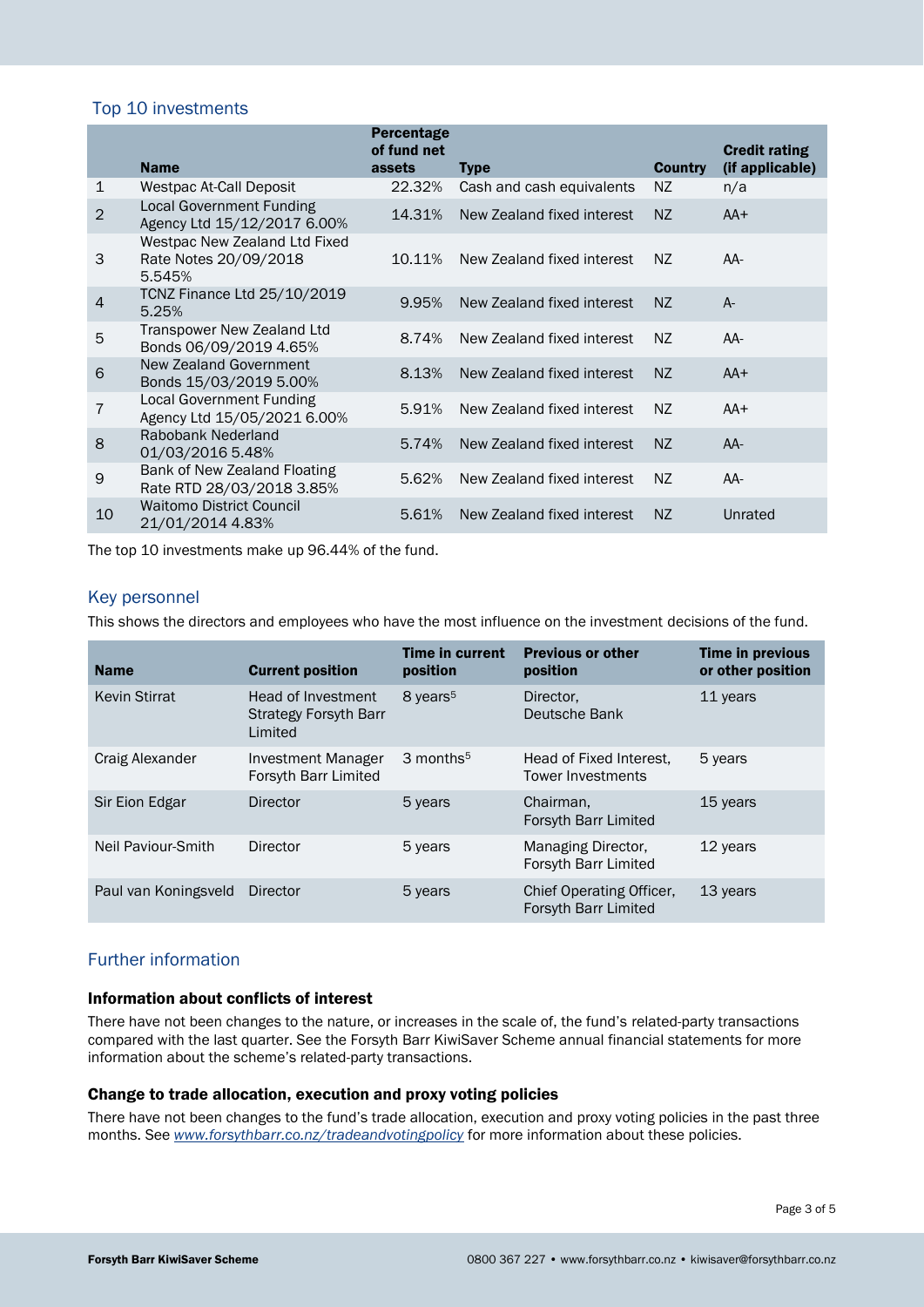#### Changes to valuation methods

There have not been changes to the fund's valuation methods in the past three months.

#### Electronic disclosure of this information

Most of the information contained in this statement, including some additional information, is available in a spreadsheet at *[www.forsythbarr.co.nz/periodicreporting](http://www.forsythbarr.co.nz/periodicreporting)*

#### **Notes**

- <sup>1</sup> Returns in this statement are after tax at the highest prescribed investor rate (PIR) of tax for an individual New Zealand resident. Your tax rate may be lower.
- <sup>2</sup> Fund fees are fees charged as a percentage of a member's interest in the fund (i.e. as a percentage of their KiwiSaver account balance).
- <sup>3</sup> A change in the fee structure from 1 April 2013 resulted in an increase in the management fee to 1.0% and scheme expenses to 0.2% (these are included in "other fees and costs"). However, total fund fees reduced due to full rebating of the underlying fund management fee (also shown as part of "other fees and costs"). The calculation and sample provided here assumes 100% has been invested in this fund.
- <sup>4</sup> Membership fees are the fixed dollar charges for membership in the KiwiSaver scheme. From 1 April 2013, individual membership fees increased from \$30 to \$36 per year.
- <sup>5</sup> Kevin Stirrat and Craig Alexander are employees of Forsyth Barr Limited (and not the manager). The manager has delegated part of the day to day management of the scheme to Forsyth Barr Limited.

#### Revised Disclosure Statement

This revised quarterly disclosure statement has been amended to provide clarity at note 3 in relation to the increase in management fee and scheme expenses. In addition, the manager's certificate has been updated to clarify the manager and scheme name.

Since inception average annual return displayed in the "How has the fund performed in the past?" bar graph has been updated to reflect the return from 26 June 2008. Previously, the since inception average annual return only reflected the return from 30 June 2008.

Subsequent to the revisions stated above, this disclosure statement has been further revised to restore the "Top 10 holdings" to actual holdings as at 30 September 2013.